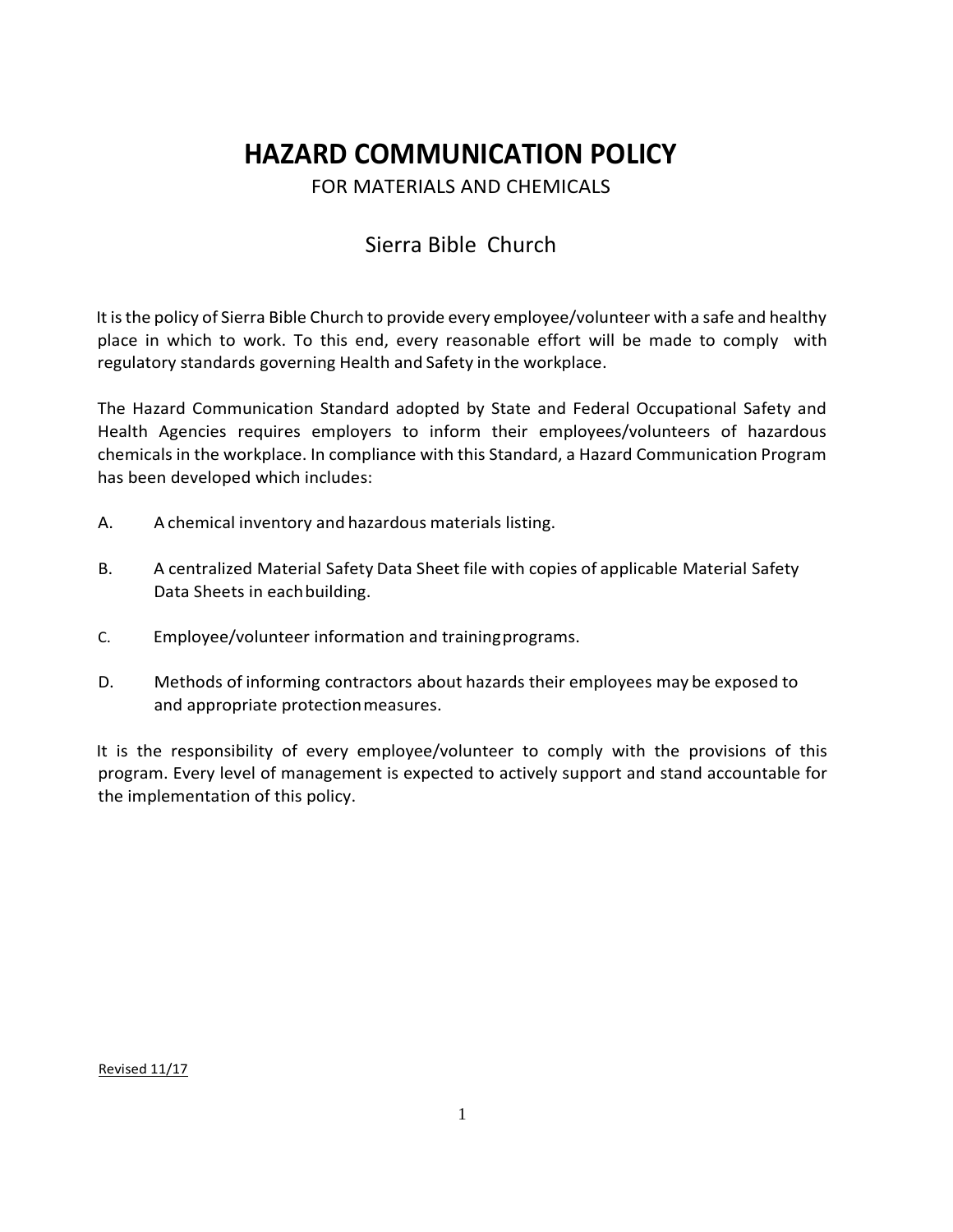### **Employee/Volunteer Information and Training on Routine Tasks**

The initial training is to be general in nature upon hire or start date, and also once a year, and includes the following information:

- A. Location of the written Hazard Communication Policy
	- Church Office
- B. Location of Material Safety Data Sheets (MSDS)
	- White binders on church office workroom counter
	- White binders on shelf in pre-school kitchen by refrigerator
- C. Location of list of Potentially Hazardous Materials and Chemicals on church premises
	- Front page of MSDS binder
- D. General information found in Material Safety Data Sheets
- E. How to read and interpret the labeling system at this location
	- Refer to page 4 of this policy
- F. Personal protective equipment and proper ways to use such equipment
	- Gloves.

Training is to be conducted by the Office Manager or their designate. All training is to be documented at the time of training. This record shall consist of:

- A. Employee/volunteer name and signature.
- B. Date of training.
- C. Type of training.
- D. Person or persons conducting the training.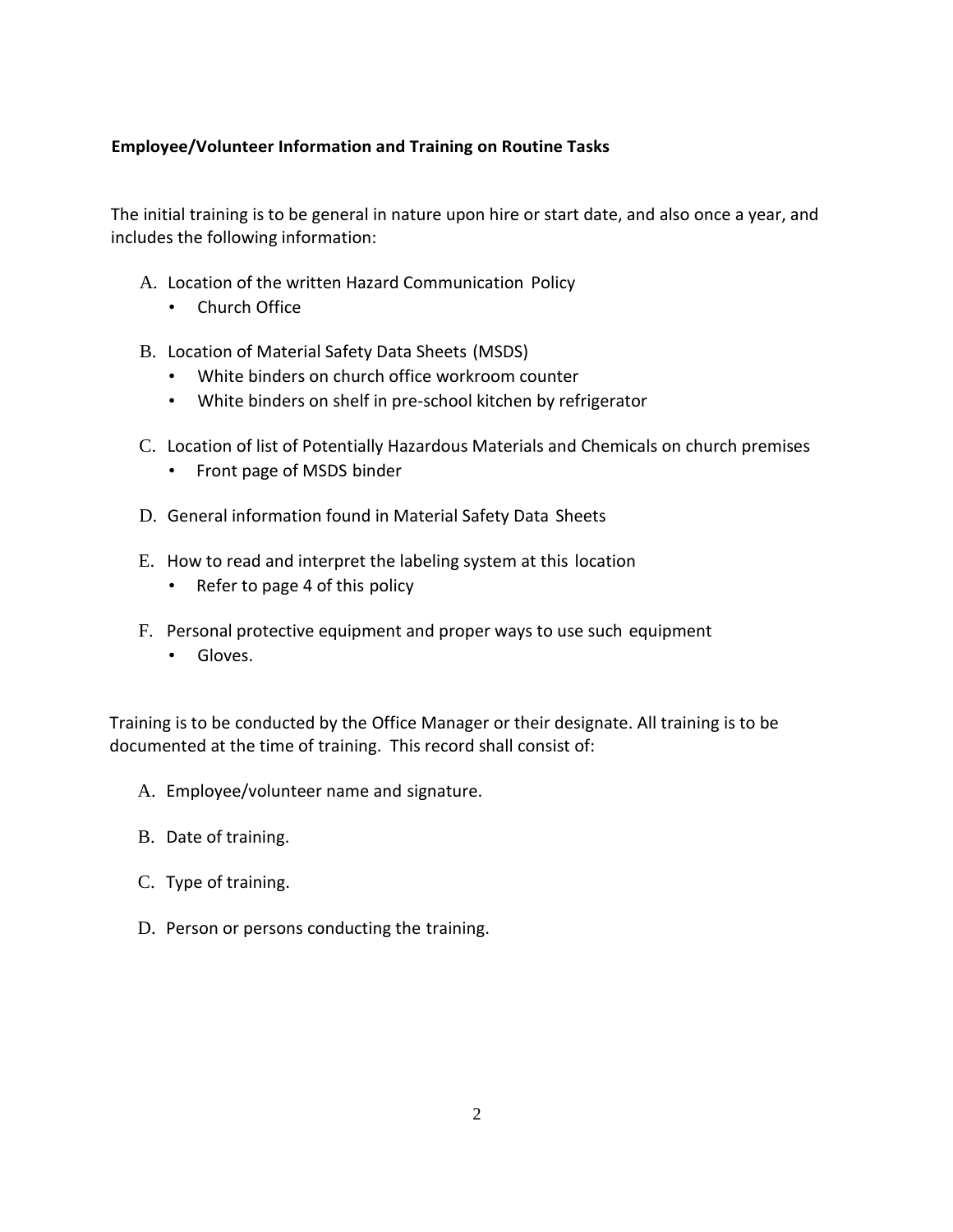#### **Method To Inform On-Site Contractors**

Before an outside contractor or any of his employees begin work in or on Sierra Bible Church property, a training meeting and/or safety information meeting shall be conducted by the Office Manager or their designate.

This meeting shall include, but not be limited to:

- A. The hazard the contractor's employees may be exposed to while performing his work.
- B. The location of the Material Safety Data Sheets of potentially hazardous materials or chemicals to which the worker may be exposed.
- C. Precautions to take to avoid an injury caused by a potentially hazardous material or chemical.
- D. Determine if contractor will be bringing in any hazardous chemicals themselves. If so, obtain information on their use. This information is to be conveyed to any and all Sierra Bible Church employees working in or around the outside contractor.
- E. The meeting with the contractor shall be documented. This documentation must include:
	- 1. Date of meeting.
	- 2. Persons attending meeting & their signature.
	- 3. Hazards Sierra Bible Church's policies.
	- 4. Hazards Outside Contractor's policies.